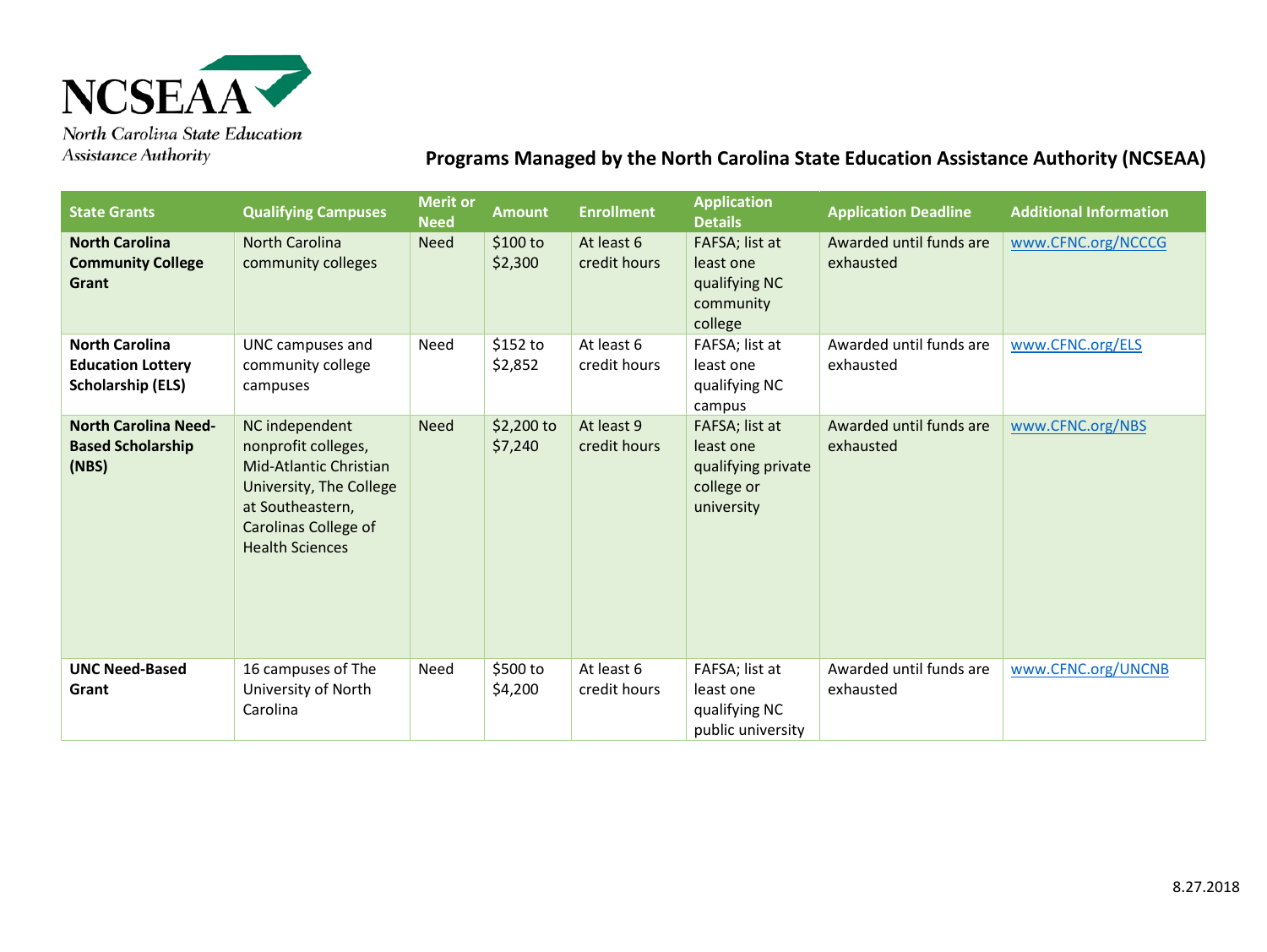| <b>Special</b><br><b>Programs</b>                                              | <b>Qualifying Campuses</b>                                                                                                        | <b>Merit</b><br><b>or</b><br><b>Need</b> | <b>Amount</b>                                                                                                                            | <b>Enrollment</b> | <b>Application Details</b>                                                                                  | <b>Application</b><br>Deadline | <b>Additional Information</b>                                                                                                                                                                                                      |
|--------------------------------------------------------------------------------|-----------------------------------------------------------------------------------------------------------------------------------|------------------------------------------|------------------------------------------------------------------------------------------------------------------------------------------|-------------------|-------------------------------------------------------------------------------------------------------------|--------------------------------|------------------------------------------------------------------------------------------------------------------------------------------------------------------------------------------------------------------------------------|
| <b>Aubrey Lee</b><br><b>Brooks</b>                                             | <b>NC State University</b><br><b>UNC-Chapel Hill</b><br><b>UNC-Greensboro</b>                                                     | Merit<br>and<br><b>Need</b>              | About half the<br>cost of<br>attendance<br>(currently,<br>\$12,000<br>Stipends for<br>summer study<br>abroad, research<br>or internship. | Full-time         | Available at<br>CFNC.org/brooks.<br>Students must also<br>complete the<br>FAFSA, available at<br>FAFSA.gov. | January 31                     | Competitive scholarship.<br>$\bullet$<br>Candidates must be residents of one of<br>$\bullet$<br>14 counties (see website).<br>17 scholarships awarded<br>$\bullet$<br>For more information, visit<br>$\bullet$<br>CFNC.org/brooks. |
| <b>Golden LEAF</b><br>Scholarship                                              | NC universities and<br>certain North Carolina<br>private institutions<br>(complete list of<br>schools at<br>CFNC.org/goldenleaf)  | Need                                     | Up to \$12,000<br>over four years                                                                                                        | Full-time         | Program details are<br>posted at<br>CFNC.org/goldenle<br>$\underline{af}$                                   | March 1                        | Candidates must be residents of one of<br>$\bullet$<br>78 counties.<br>Approximately 215 scholarships awarded<br>$\bullet$<br>For more information visit<br>$\bullet$<br>CFNC.org/goldenleaf                                       |
| <b>Forgivable</b><br><b>Education</b><br>Loans for<br><b>Service</b><br>(FELS) | See list at<br><b>CFNC.org/FELS</b>                                                                                               | Merit                                    | Annual awards:<br>\$3,000 - 14,000<br>depending on<br>degree program<br>and grade level.                                                 | 6 credit<br>hours | Application<br>available at<br>www.CFNC.org/FEL<br><u>S</u> .                                               | March 1                        | Forgivable loan for students committed to<br>working in NC in high need professions.<br>List of qualifying campuses and programs,<br>GPA requirements, and other program found<br>at www.CFNC.org/FELS.                            |
| <b>NC Reach</b>                                                                | NC community<br>colleges or public<br>universities                                                                                | Need                                     | Award amount<br>varies                                                                                                                   | Half-time         | For more<br>information, visit<br>www.ncreach.org                                                           | N/A                            | For qualifications, visit For more information,<br>visit www.ncreach.org                                                                                                                                                           |
| <b>NC Teaching</b><br><b>Fellows</b><br>Program                                | <b>Elon University</b><br><b>Meredith College</b><br><b>NC State University</b><br><b>UNC-Chapel Hill</b><br><b>UNC-Charlotte</b> | Merit                                    | Up to \$8,250 per<br>year for up to<br>four years                                                                                        | Full-time         | Program details<br>available at<br>www.ncteachingfel<br>lows.com                                            | January 7                      | Forgivable loan for students committed to<br>teaching in a STEM or special education<br>licensure area in a NC public school                                                                                                       |